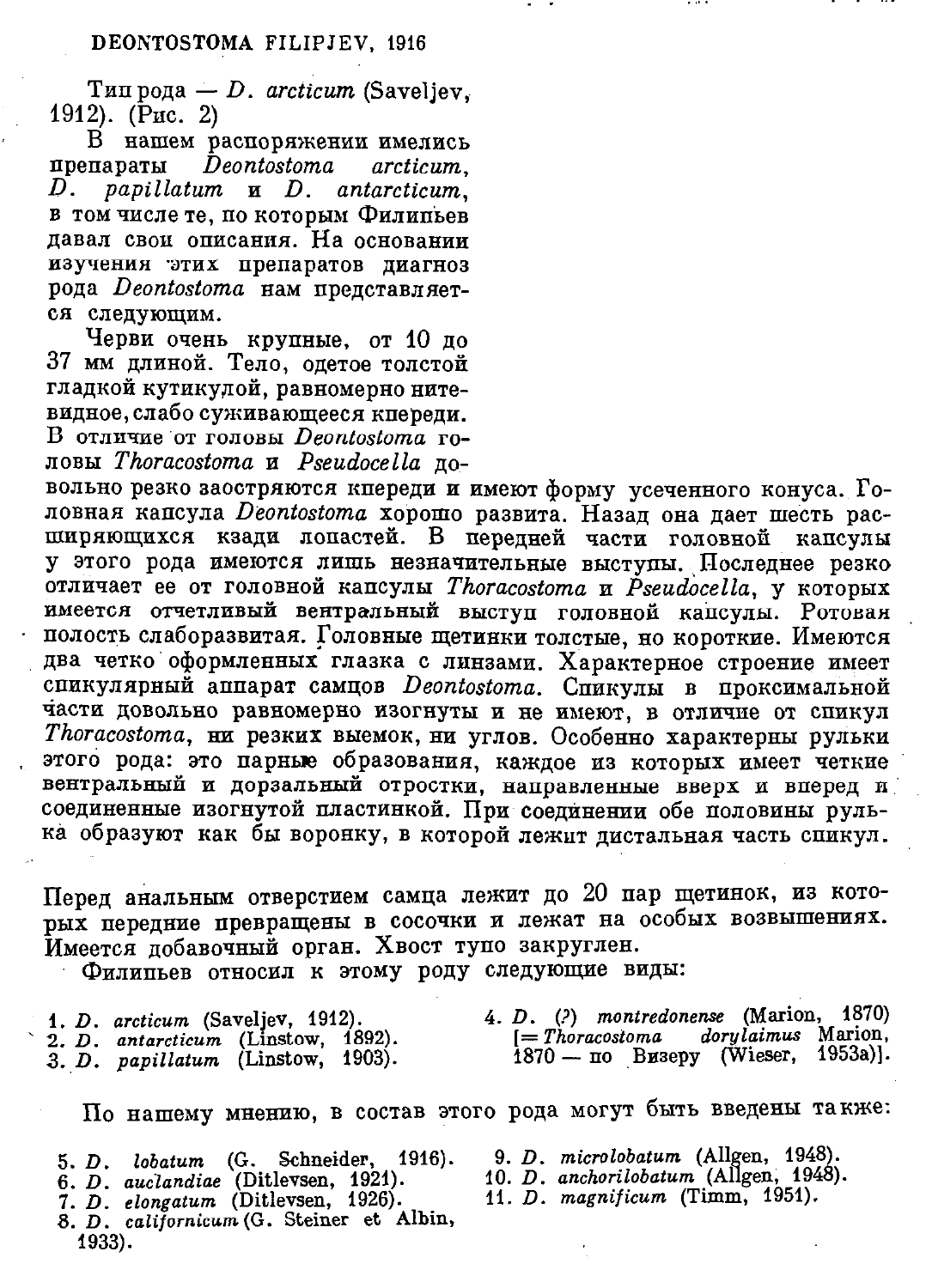Let us now discuss briefly the characteristics of all the three genera.

## DEONSTOM. FILIPJEV, 1916

Genotype - D. arcticum (Saveljev, 1912). (Fig. 2).

## Preparations of Deontostoma arcticum,

D. papillatum, and D. antaracticum were available to us, including those which serves Filipyev to make his descriptions. Based on the study of these preparations, the diagnosis of the genus Deontostoma appears to be the following.

The worms are very large, from 10 to  $37$  millimeters long. The body is covered by a thick smooth cuticula, it is uniformly filiform, slightly narrowing towards the front end. Contrary to the Deontostoma, the heads of the Thoracostoma and Pseudocella are pointed towards the front end, and have the shape of an obtuse cone. The cephalic cap of the Deontostoma is well developed. Posteriorly, it has/Iobes widening towards the rear, We find only insignificant protube- $\star$ rances in the front part of the cephalic cap of this genus. The latter feature distinguishes it sharply. from the cephalic cap of the Thoracostoma and Pseudocella, which have a conspicuous ventral protuberance of the cephalic cap, The oral cavity is poorly developed. The head bristles are thick, but short. It has two distinctly formed eyes with lenses. The spicular apparatus of the male Deontostoma has a